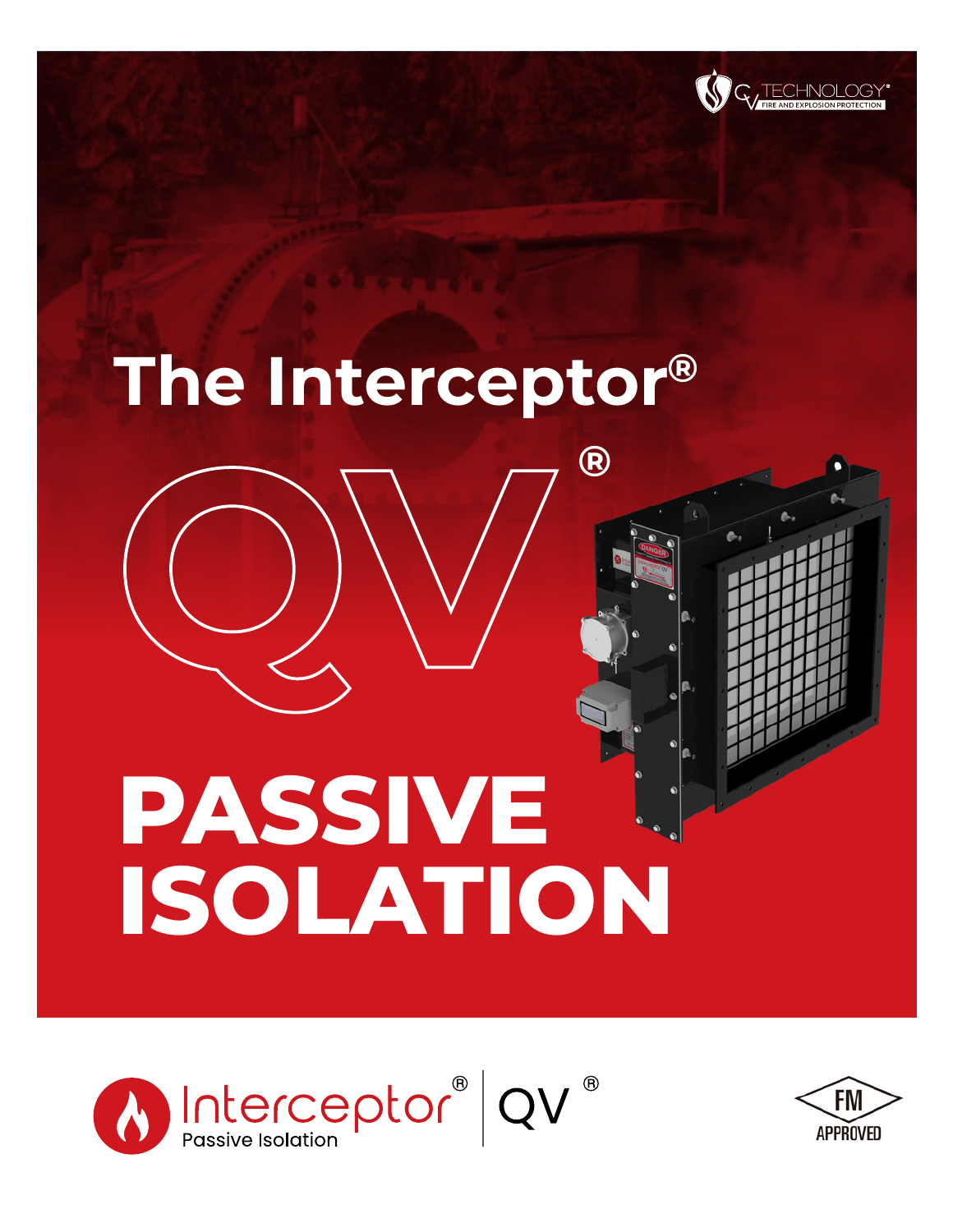**The Interceptor®-QV®** is a new patented explosion isolation device built with the principles of flameless venting.

**A stainless steel mesh cartridge in the center of the device works to stop a deflagration.** If a deflagration propagates through the clean return line it will make contact with the mesh cartridge. The cartridge removes energy from the flame front of the deflagration as it passes through the torturous path of the mesh, forcing the flame to transfer its energy to the high surface area of the mesh, thereby quenching the deflagration and not allowing any flame to pass beyond the Interceptor®-QV®

#### **All of this takes place passively and automatically governed by the laws of physics, there is no reliance on any electromechanical processes, to achieve this result.**

The Interceptor®-QV® uses a patented system where a differential pressure switch continuously monitors the pressure drop across the mesh cartridge, alerting operators if buildup of dust occurs on the mesh.

The pressure drop monitoring system on the Interceptor®-QV® gives facility operators peace of mind, knowing that the condition and status of the mesh cartridge is continuously monitored assuring them of passive protection. Another patented feature of the Interceptor®-QV® is an integrated thermocouple, which when exposed to the intense heat of a deflagration will indicate, via relay, that the system has been involved in an event.

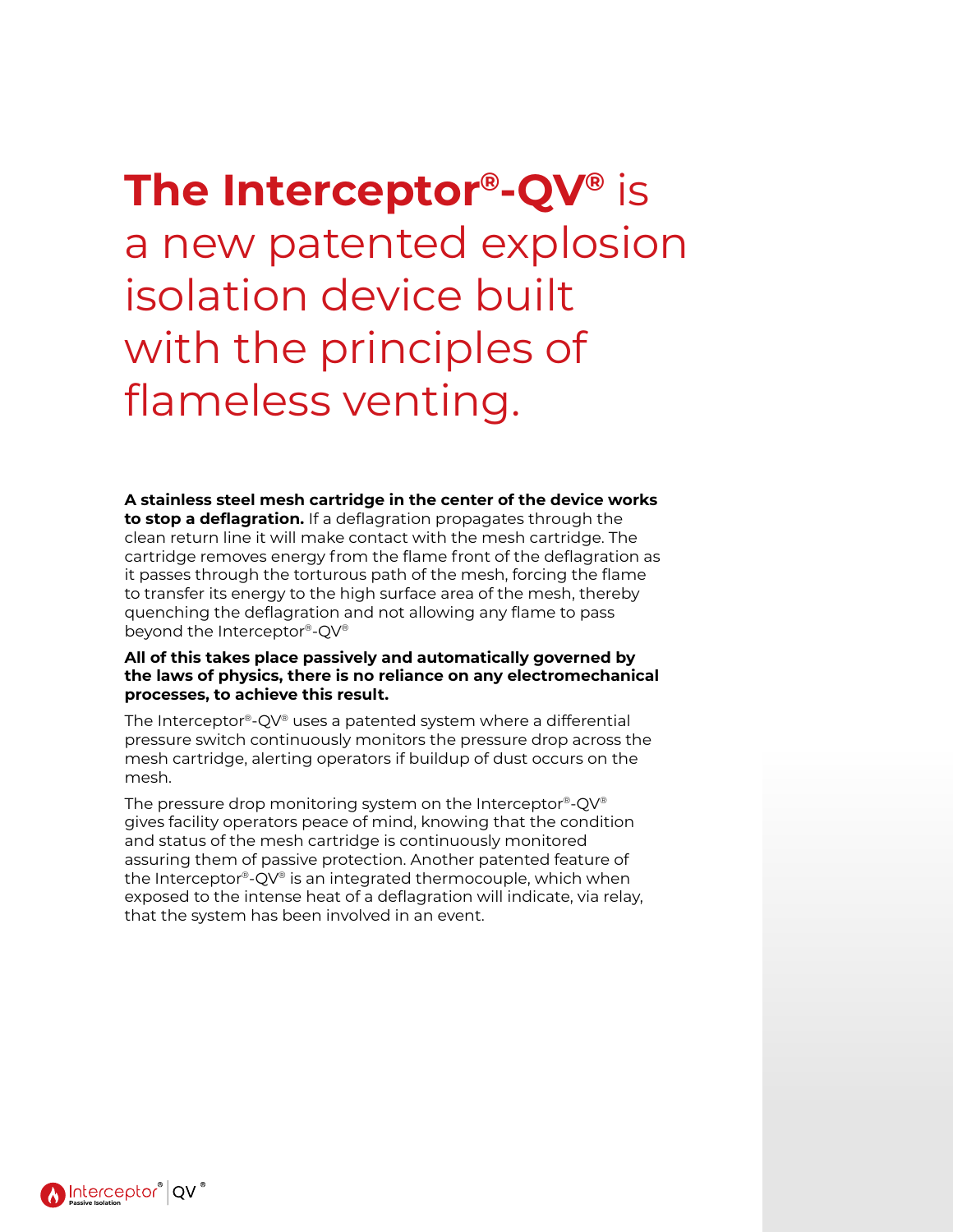### **FEATURES**

#### **THERMAL SENSING**

Ongoing monitoring to let you know if the unit has seen a flame or deflagration.

#### **MONITORING PRESSURE**

Continually montiors the pressure drop to inform you of mesh cartridge replacement needs.

#### **PASSIVE SYSTEM**

No moving parts or maintenance needs

#### **REPLACEABLE CARTRIDGE**

Easy to maintain, you may replace the mesh cartridge without even removing the device from its process.





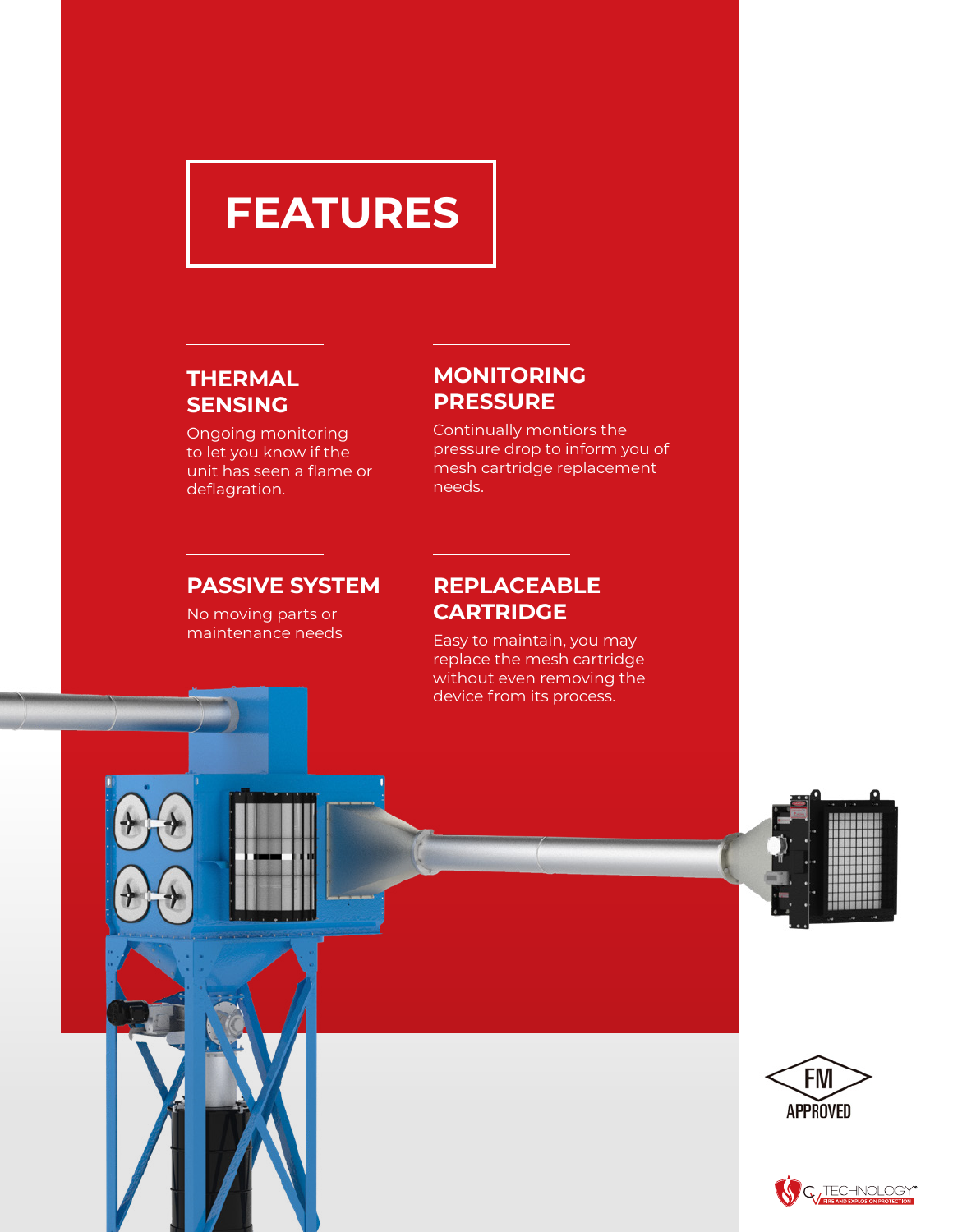#### **FLAMELESS TECHNOLOGY**

- Proven explosion mitigation technology
- Full scale tested for a variety of dust types and dust concentrations
- ATEX certified as an Explosion Isolation device to EN15089

#### **PRESSURE DROP MONITORING**

- Determines if the flameless mesh is clean enough
- Remotely determine if maintenance is required

#### **PASSIVE ISOLATION SYSTEM**

- Low maintenance
- Always available for protection
- No moving parts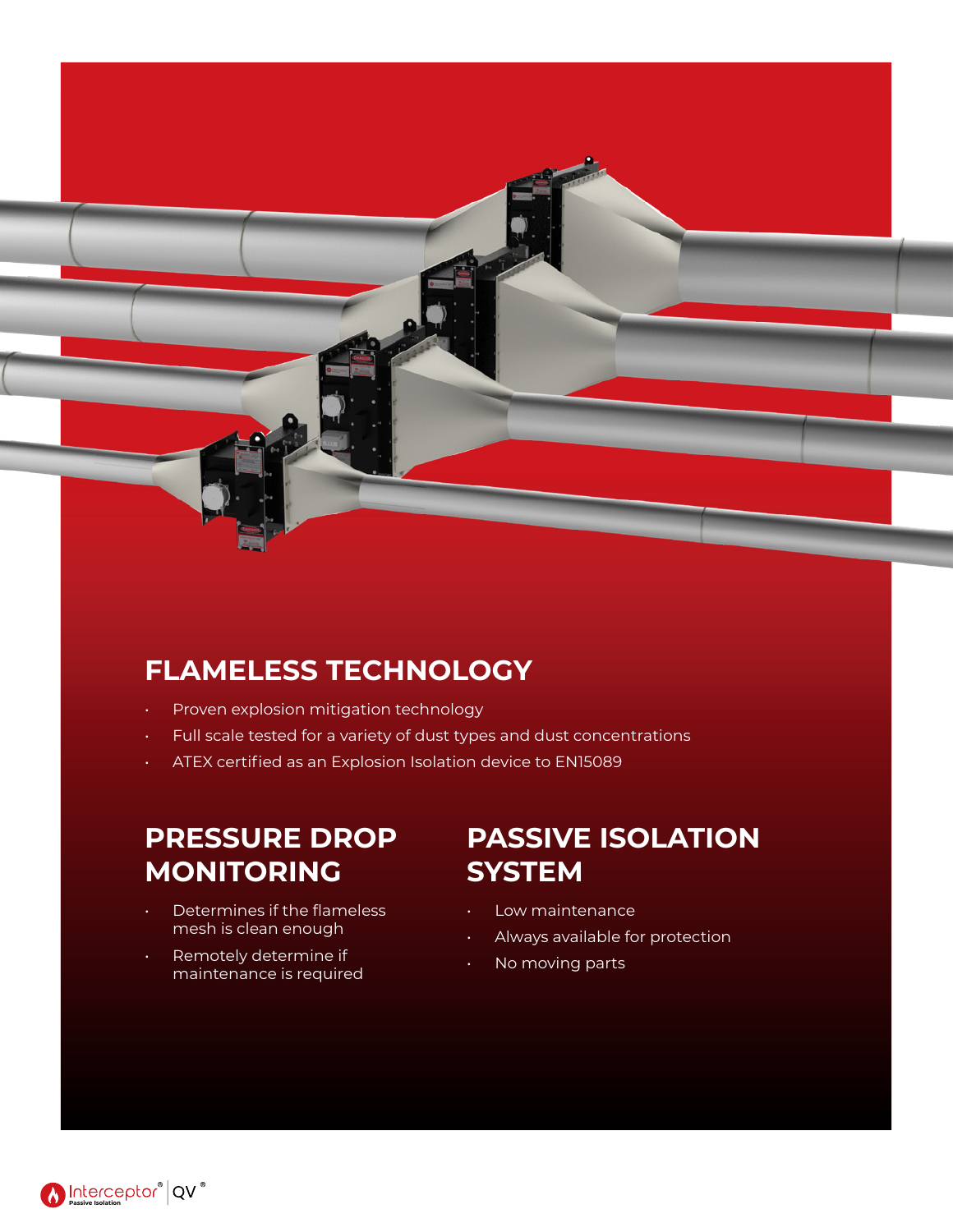## **EFFECTIVE, EASY TO INSTALL AND ECONOMICAL**

The Interceptor®-QV® is availabe in **four different sizes** and is able to handle a variety of applications from 2" to 100" pipelines or ducts.



**The Interceptor®-QV® uses a patented system where a differential pressure switch continuously monitors the pressure drop across the mesh cartridge, alerting operators if buildup of dust occurs on the mesh.**

The pressure drop monitoring system on the Interceptor®-QV® gives facility operators peace of mind, knowing that the condition and status of the mesh cartridge is continuous- ly monitored assuring them of passive protection.

Another patented feature of the Interceptor®-QV® is an integrated thermocouple, which when exposed to the intense heat of a deflagration will indicate, via relay, that the system has been involved in an event.

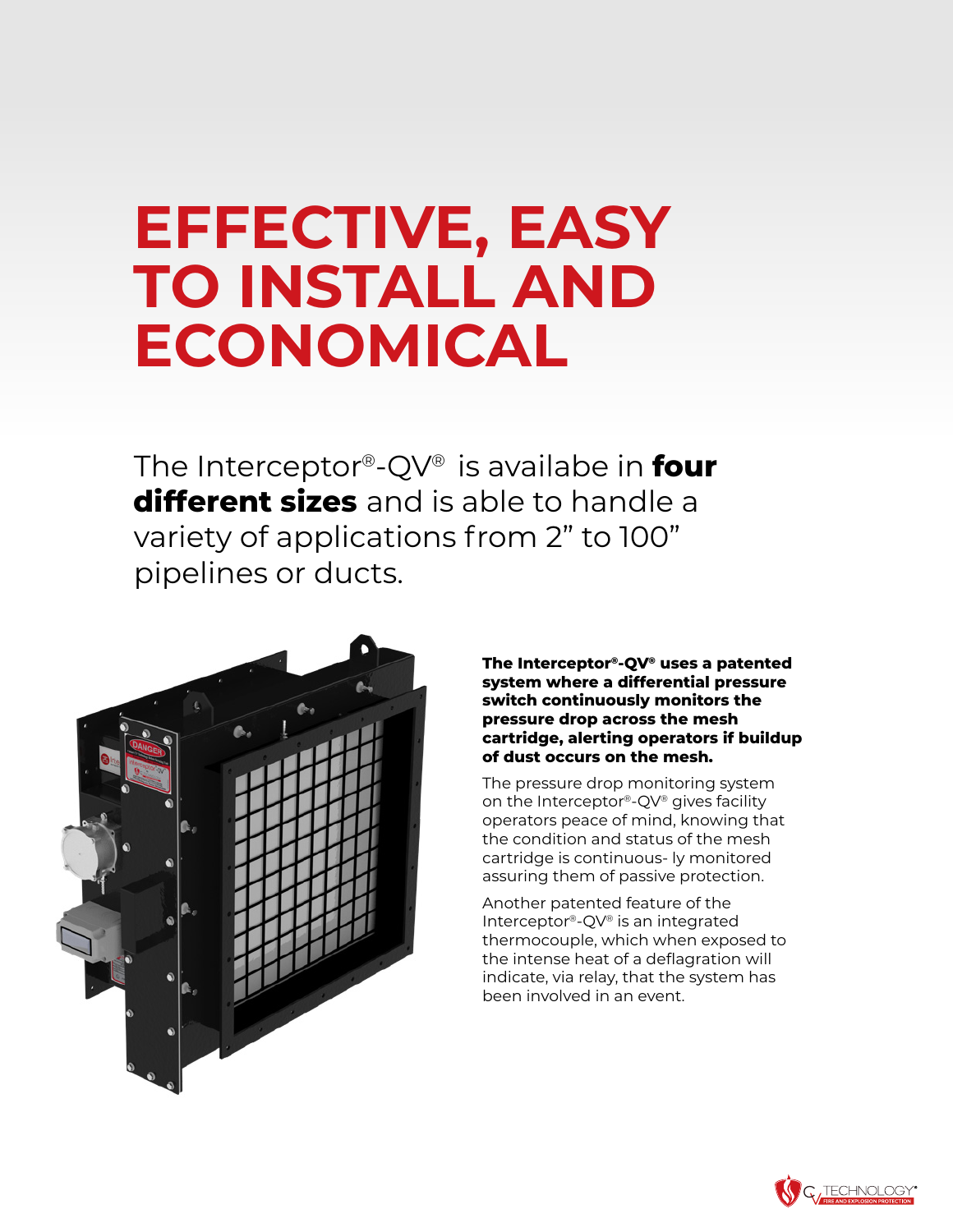#### **Superior Explosion Protection**

Based on the principles of flameless venting, this quench valve will transform the way you care for clean air lines.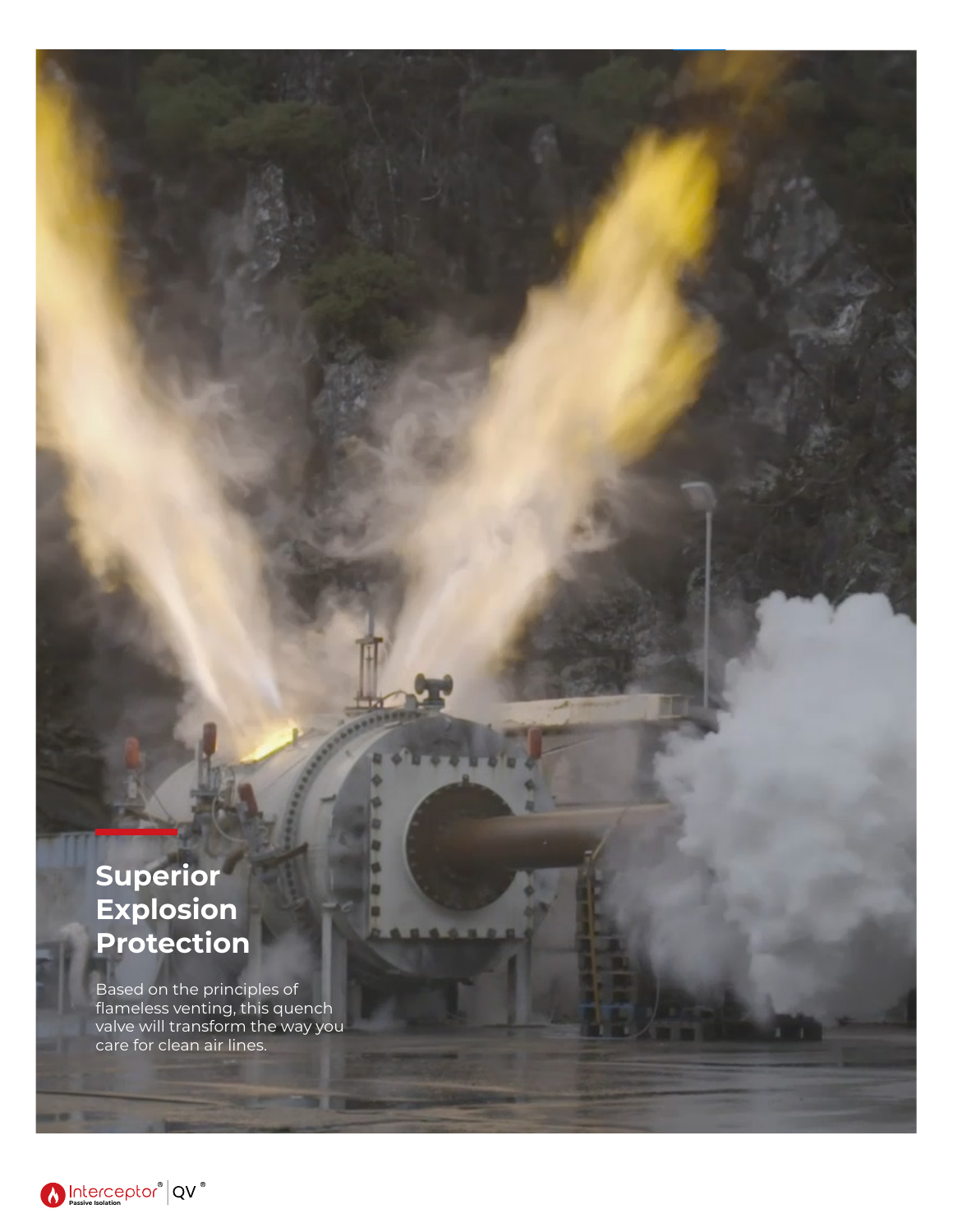



**ODIMENSION** 

| <b>I-QV SIZE</b> | <b>OAL</b> (in.) | <b>OAW</b> (in.) | <b>OAH</b> (in.) | $A$ (in.) | B (in.) |
|------------------|------------------|------------------|------------------|-----------|---------|
|                  | [mm]             | [mm]             | [mm]             | [mm]      | [mm]    |
| $I-QV1$          | 25.95            | 16.13            | 20.51            | 14.75     | 13.90   |
|                  | [659]            | $[4]0]$          | [52]             | [375]     | [353]   |
| $I-QV2$          | 35.12            | 16.13            | 32.76            | 26.75     | 25.90   |
|                  | $[892]$          | $[4]0]$          | $[882]$          | $[675]$   | $[658]$ |
| $I-QV3$          | 47.25            | 16.13            | 44.51            | 39.50     | 37.90   |
|                  | [1200]           | $[4]0]$          | [1130]           | [1003]    | [963]   |
| $I-QV4$          | 59.12            | 16.13            | 56.64            | 50.81     | 49.91   |
|                  | [1502]           | $[410]$          | [1439]           | [129]     | [1268]  |